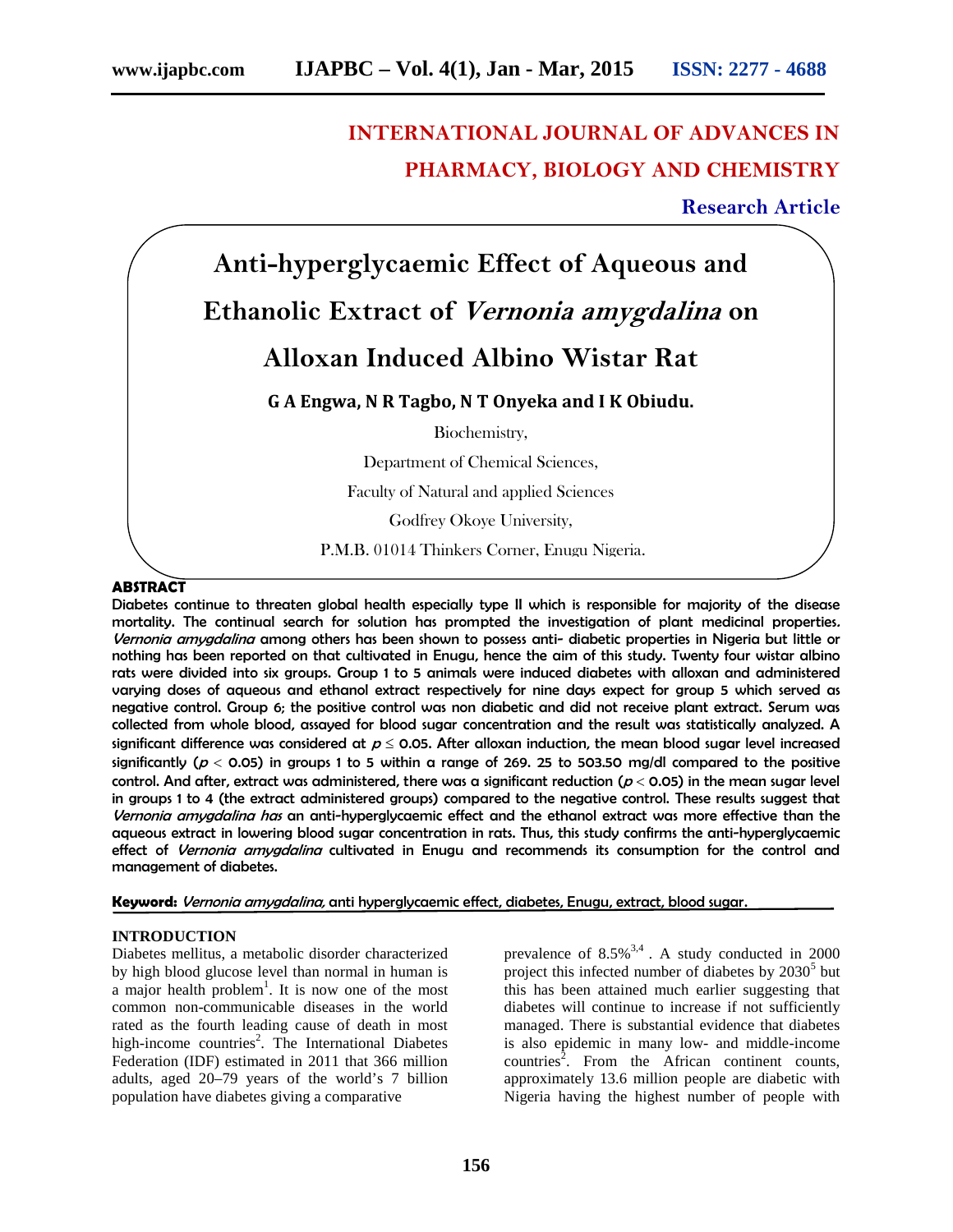diabetes (about 1,218,000 people affected). Nigeria also has the highest number of people with impaired glucose tolerance of an estimated 3,85 million  $people<sup>3</sup>$ .

Treatment of type I diabetes is possible and effective with the use of anti-diabetic drugs like sulfonylureas, biguanides and intravenous insulin<sup>6</sup>. However, this is not usually the case for type II diabetes. In type II diabetes where insulin is no longer recognize for sugar metabolism, treatment of diabetes is complicated<sup>7</sup> . Also, with the challenges of the existing conventional medicine, it becomes necessary to seek for possible alternative treatments which can lower the blood sugar level and facilitate sugar excretion. Better still, methods for control and management are paramount to curb the challenges.

Plants serve as food to man and are consumed on daily basis. In addition to their nutritional values, plants have shown to have health and therapeutic benefits to the body<sup>8</sup>. Numerous plants worldwide have shown to have medicinal properties in lowering blood sugar in body and have locally been used in the management of diabetes $8, 9$ . Lowering the blood sugar level is of a major public health concern since it will not only serve for treatment but also for the control and management of the disease.

*Vernonia amygdalina* is a plant that grows throughout tropical Africa and has been domesticated in some parts of Nigeria. It is one of the most common plants consumed as food*.* The leaf of this plant commonly known as "bitter leaf" is highly used for the preparation of local dishes and consumed on daily basis. *Vernonia amygdalina* is rich in phytochemicals such as alkaloids, saponins, tannins, and glycosides responsible for its bitter taste and has been shown to possess medicinal properties in several studies<sup>10</sup>. However, the effectiveness or healing power of a plant may depend on the region of cultivation as regional variations such as altitude, temperature have shown to affect the functioning and medicinal properties of plants<sup>11</sup>. Previous studies have shown this plant to have anti-hyperglycaemic properties in various locations in Nigeria $12-15$  but little or nothing has been reported on the Enugu grown plant. Thus, this study investigated the anti hyperglycaemic property of *Vernonia amygdalina* grown in Enugu using two solvents for extraction with varying doses in wistar albino rats.

#### **MATERIALS AND METHODS**

**Plant material:** Fresh leaves of *Vernonia amygdalina* were collected from their natural habitat in Coal Camp of Enugu North Local Government area and transported to the Chemistry laboratory of Godfrey Okoye University, Enugu State of Nigeria.

**Preparation of aqueous and methanol extract:** The leaves were dried at room temperature in the laboratory for 14 days after which the dried plant materials were pounded into fine powder using pistle and mortar, and packed into an air tight container until required. Two portions of 200g each of the plant powder were suspended in 700 ml of water and 1000ml of ethanol and macerated overnight for 48 hours at room temperature. The supernatant was filtered using Whatman grade no. 3 filter paper and the filtrate was concentrated by heating on water bath at 37°C for 48 hours. The solid residue was collected and preserved in a refrigerator at 4°C for experimentation.

**Selection of animals and care:** Matured wistar strain albino rats, 3 months of age were used for this experiment. All the animals were acclimatized for a period of 15 days under laboratory conditions prior to the experiment. Rats were kept at an ambient temperature of  $25 \pm 2$ °C with a 12 hour light to 12 hour dark cycle. Rats were provided rich standard feed (Pfizer feeds, plc, Nigeria) and water *ad libitum*. The care provided was in conformity to the principles and guidelines of laboratory animal care and ethics.

**Induction of diabetes mellitus:** Diabetes mellitus was induced by a single intraperitoneal injection of alloxan monohydrate at a dose of 120 mg/kg body weight suspended in normal saline. Three days later, diabetes was confirmed using glucometer (one touch, life scan limited), Animals were considered diabetic if the blood glucose level was 200 mg/dl.

**Experimental Design:** Before the induction of alloxan, the body weight and the normal fasting blood glucose (FBS) level of the rats was taken. Only animals with normoglycaemic level were selected for the study.

At day zero, twenty four rats were divided into six groups of four animals each and induced alloxan. Three days after animals were confirmed to be diabetic (day 2), they were administered plant extract of varying doses as follows;

Group 1: Diabetic rats administered 200mg/kg of aqueous extract

Group 2: Diabetic rats administered 400mg/kg of aqueous extract

Group 3: Diabetic rats administered 200mg/kg of ethanol extract

Group 4: Diabetic rats administered 400mg/kg of ethanol extract

Group 5: Diabetic rats administered distilled water (negative control)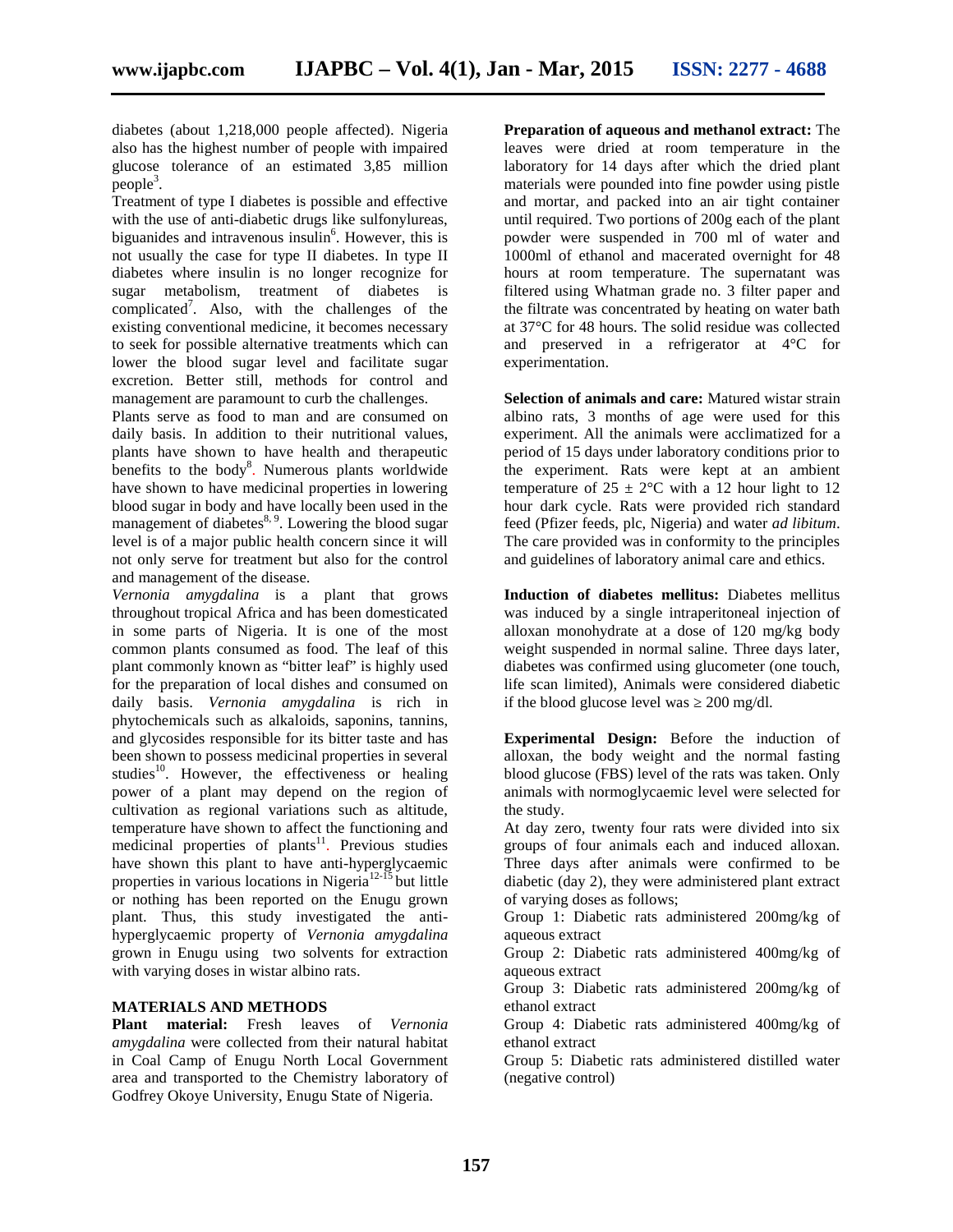Group 6: Normal rats administered distilled water (positive control)

The plant extract was administered twice daily for nine days by oral compulsion. At day 12, the animals were anaesthetized with chloroform and blood was collected by cardiac puncture.

**Blood sugar quantification:** The blood samples were centrifuged to obtain serum and the sugar level was assayed by the enzymatic glucose oxidase method according to the instruction manual of Teco Diagnostic Glucose Oxidase Kit using the Spectrum lab 23A spectrophotometer model no: 23AO9254. The experimental design is summarized in Figure 1.

**Statistical analysis:** All data were expressed as Mean  $\pm$  SEM (Standard Error of the Mean). The differences between the groups was compared using Analysis of variance (ANOVA) followed by the Post- Hoc multiple within group comparison test and differences were considered significant at  $P \leq 0.05$ .

#### **RESULT AND DISCUSSION**

Weight differences of animals in experimental research studies may affect the outcome by creating bias. Hence, it is important to ensure that the weights of the animals used are similar before experimentation. In this study, the initial weight of the animals ranged from 180 to 230kg and there was no significant differences ( $p = 0.233$ ) between the group mean (see table 1). This implies that there was no group difference prior to experimentation.

Alloxan is widely used to induce diabetes in experimental animals by generation of reactive oxygen species that cause damage to  $\sim$  cells <sup>16</sup>. The actions of reactive oxygen species with a simultaneous massive increase in cytosolic calcium concentration cause rapid destruction of -cells and thus, increase the blood sugar level<sup>17</sup>. Before alloxan administration (BAI), the mean glucose level for all the groups ranged between 104.00 and 142.25 mg/dl and was not significantly different among the groups  $(p = .620)$ . After alloxan induction (AAI), the blood sugar levels increased significantly ( $p < 0.05$ ) in all the alloxan administered groups (1 to 5) with the mean ranging from 269. 25 to 503.50 mg/dl compared to the positive control (group 6). This data confirms the action of alloxan in inducing diabetes as earlier shown in previous studies  $18-20$ (see table 2).

Diabetes continue to threaten global health especially type II which is responsible for the majority of mortality<sup>21, 22</sup>. The world has continued to seek for solutions of which in recent time, herbal remedies have been proclaimed to be useful in the treatment and management of the disease<sup>23-25</sup>. Plants by nature are rich in phytochemicals which have shown to

possess medicinal properties. Certain plants have been shown to possess antidiabetic properties when tested on animals and some have been made available for consumption as remedy for the treatment of diabetes<sup>26</sup>. One of such plants is *Vernonia amygdalina* which has been shown in previous studies have antidiabetic properties<sup> $27-29$ </sup>. In this study, nine days after extract administration (AEA) showed a reduction in the mean sugar level in groups 1 to 4 (the extract administered groups) with the lowest concentrations recorded in group 3 and 4 (ethanol administered) groups and the concentrations were similar and not significantly different from the positive control ( $p > 0.05$ ). But, the sugar level in group 5 (negative control) animals which were not administered extract remained high and was significantly different ( $p < 0.05$ ) from the positive control (Table 2 and Figure 1).

These results suggest that *Vernonia amygdalina* grown in Enugu possess anti-hyperglycaemic properties as long term administration of extract lowered the blood sugar level in diabetic rats and is similar to those obtained in different locations in Nigeria  $27-31$ . The ethanol extract was more effective in lowering blood sugar levels in rats than the aqueous extract of *Vernonia amygdalina*. Ethanol has been show in various studies to act as a better solvent than water in extracting phytochemicals from plant thus have mostly been used for animal studies to evaluate the effect of plant extracts<sup>32</sup>. The effect was also dose dependent as the 400mg/kg was more effective than the 200mg/kg for both the aqueous and ethanol extract in lowering blood sugar. The antihyperglycaemic property is attributed to the presence of phytochemicals present in the plant particularly alkaloid which has been shown to be responsible for the medicinal properties $^{33}$ .

Regional variation such as altitude, temperature stress can affect the medicinal properties of plants. Some studies have demonstrated that temperature stress can affect the secondary metabolites and other compounds that plants produce which are usually the basis for their medicinal activity<sup>34,35</sup>. Vernonia *amygdalina* cultivated in Enugu showed similar anti hyperglycaemic activity in animals as reported in other locations in Nigeria suggesting that the activity of this plant is not altered by the regional variation.

## **CONCLUSION**

*Vernonia amygdalina* grown in Enugu equally possess anti-hyperglycaemic effect as shown in other locations in Nigeria. Since this plant commonly serves as food, we encourage its consumption in this part of the country for the control of blood sugar level and management of diabetes.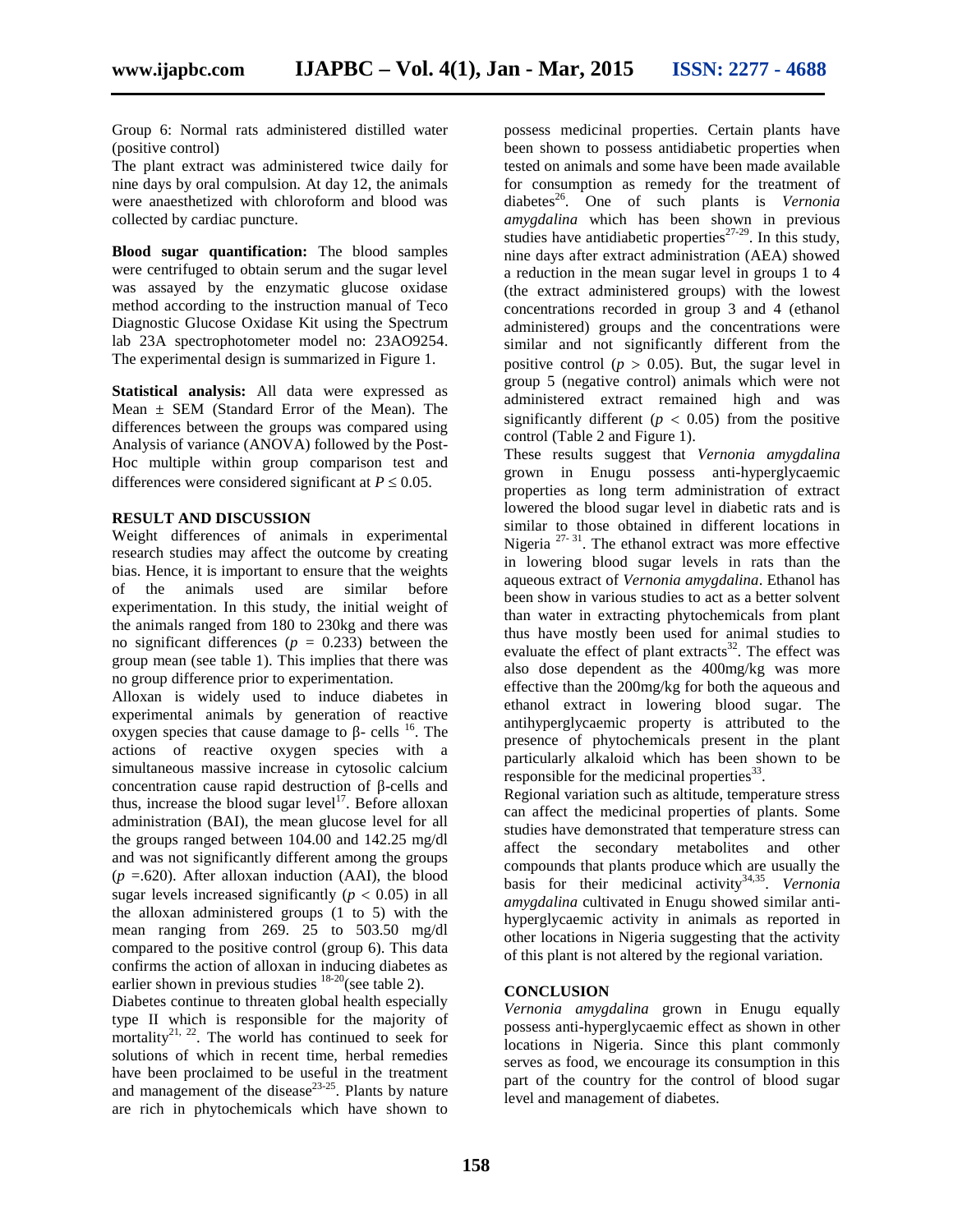| Mean group weight of animals in grams |              |                    |                    |              |              |                   |  |  |  |  |
|---------------------------------------|--------------|--------------------|--------------------|--------------|--------------|-------------------|--|--|--|--|
| Group                                 |              |                    |                    |              |              |                   |  |  |  |  |
| MeanES.E.M                            | 219.84+19.67 | $194.81 \pm 26.50$ | $206.89 \pm 20.03$ | 196.89+10.86 | 212.08±17.76 | $190.87 \pm 19.1$ |  |  |  |  |

| Table 1                               |  |
|---------------------------------------|--|
| Mean group weight of animals in grams |  |

| Mean glucose level in mg/dl in various animal groups |                                 |                           |                            |                      |                          |                           |  |  |  |  |
|------------------------------------------------------|---------------------------------|---------------------------|----------------------------|----------------------|--------------------------|---------------------------|--|--|--|--|
| Group                                                |                                 |                           |                            |                      |                          |                           |  |  |  |  |
| BAI                                                  | $122.25 + 41.54$                | $104.00+7.75$             | $120.50 \pm 10.65$         | $118.75 \pm 3.96$    | $111.75 \pm 8.06$        | $102.25 \pm 8.94$         |  |  |  |  |
| AAI                                                  | $450.25 \pm 34.06^{\circ}$      | $269.25 + 49.14^b$        | $377.75 \pm 76.45^{\circ}$ | $447.50 \pm 65.12^b$ | $503.50\pm38.75^{\rm b}$ | $106.50\text{±}6.88$      |  |  |  |  |
| <b>AEA</b>                                           | $202.67 \pm 42.21$ <sup>a</sup> | $134.50 \pm 2.50^{\circ}$ | $116.50\pm31.66^a$         | $128.50\pm16.50^a$   | $475.00 \pm 28.02$       | $113.25 \pm 7.68^{\circ}$ |  |  |  |  |

**Table 2**

**Legend: BAI**: Before Alloxan Induction; **AAI**: After Alloxan Induction; **AEA**: After Extract Administration; **a:** indicates significant difference

with group 5, **b**: significant difference with group 6; S.E.M: Standard Error of the Mean



**Experimental design chart**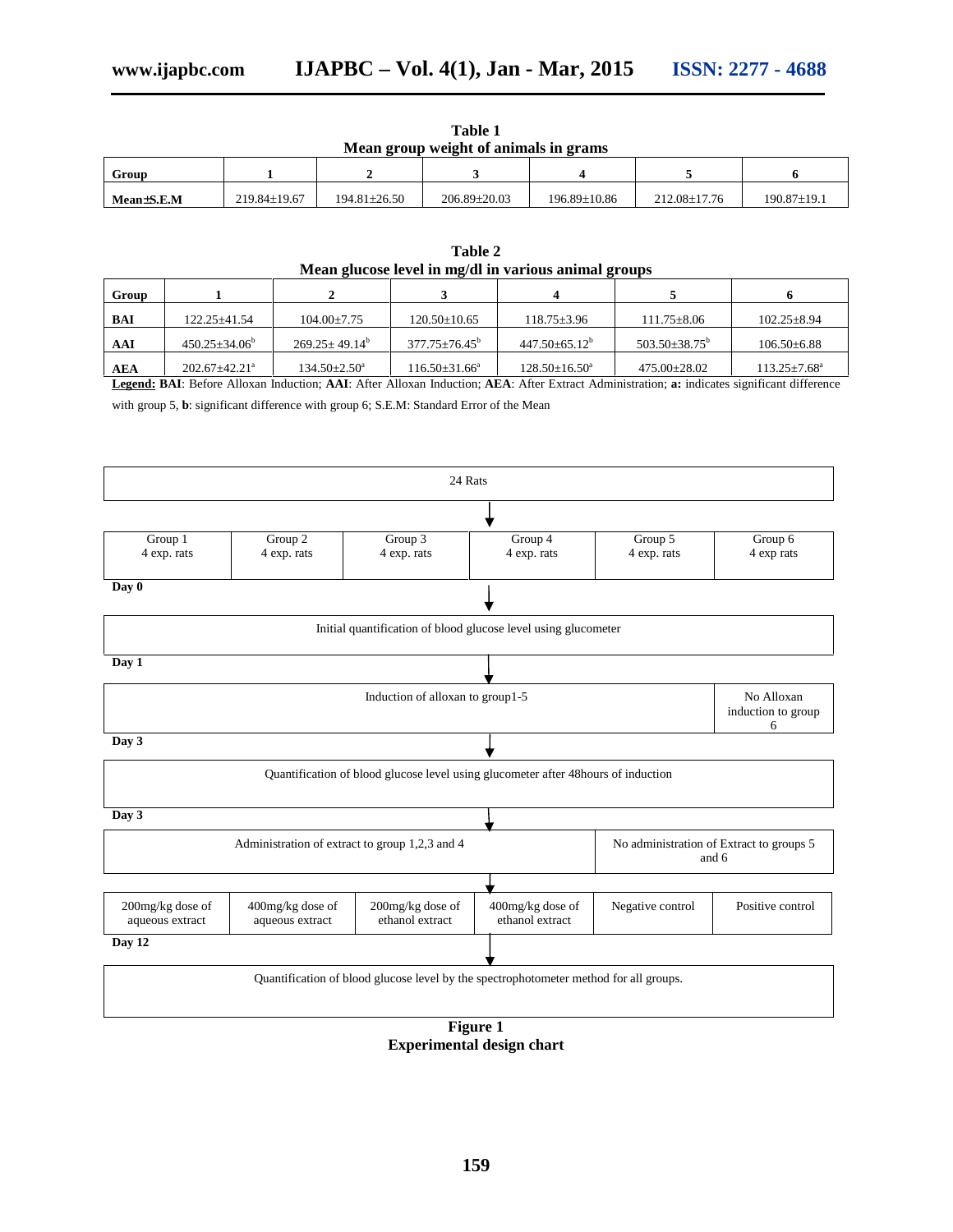

**Figure 2 Blood sugar level before and after alloxan induction and after extract administration in various animal groups**

#### **REFERENCES**

- 1. WHO Expert Committee on the Diagnosis and Classification of Diabetes Mellitus. Follow up Report on the Diagnosis of Diabetes Mellitus. Diabet Care 2003; 26: 3160–7.
- 2. WHO. Prevention of diabetes mellitus. Technical Report Series no. 844. Geneva: World Health Organization, 1994.
- 3. International Diabetes Federation, Diabetes Atlas. Fifth Edition , 2011.
- 4. Oputa R N, Chinenye S, Diabetes mellitus: a global epidemic with potential solutions Afr. J. Diabet Med. 2012; 20 (2): 33-35
- 5. Wild S, Roglic G, Anders G, Sicree R, king H. Global Prevalence of Diabetes: Estimates for the year 2000 and projections for 2030; Diabet Care. 2004; 27:1047–1053.
- 6. Kenneth LM, Treatment and Management of diabetes mellitus. Diabetologia, 2006; 400:3– 16.
- 7. Unger, RH, and Foster DW, (1998). Diabetes Mellitus. In: Williams Textbook of

Endocrinology. 4th Ed. Philadelphia. WB Saunder co. 973-1059.

- 8. Amreen F, Parul A, Prem Prakash S, Herbal option for diabetes: An overview. Asian Pac J Trop Dis. 2012; S536-S544
- 9. Reetesh M, Sonam J, Shreya K, Arti P, Smita M, A Review on Antidiabetic Medicinal Plants and Marketed Herbal Formulations. Int J Pharm & Bio Arch. 2011; 2(5):1344-1355
- 10. Marles RJ, Farnsworth NR, Antidiabetic plants and their active constituents. Phytomed. 1995; 22: 123–189.
- 11. Cavaliere C, The Effects of Climate Change on Medicinal and Aromatic Plants HerbalGram. 2009;81:44-57
- 12. Dey L, Attele SA, Yuan CS, Alternative Therapies for Type 2 Diabetes. Altern Med. Reviews, 2002; 7(1): 45-58.
- 13. Atangwho IJ, Ebong PO, Eyong MU, Eteng MU, Uboh FE, Vernonia amygdalina Del.: A potential prophylactic antidiabetic agent in lipids complication. Glob J Pur Appl Sci. 2007; 13(1): 103-106.